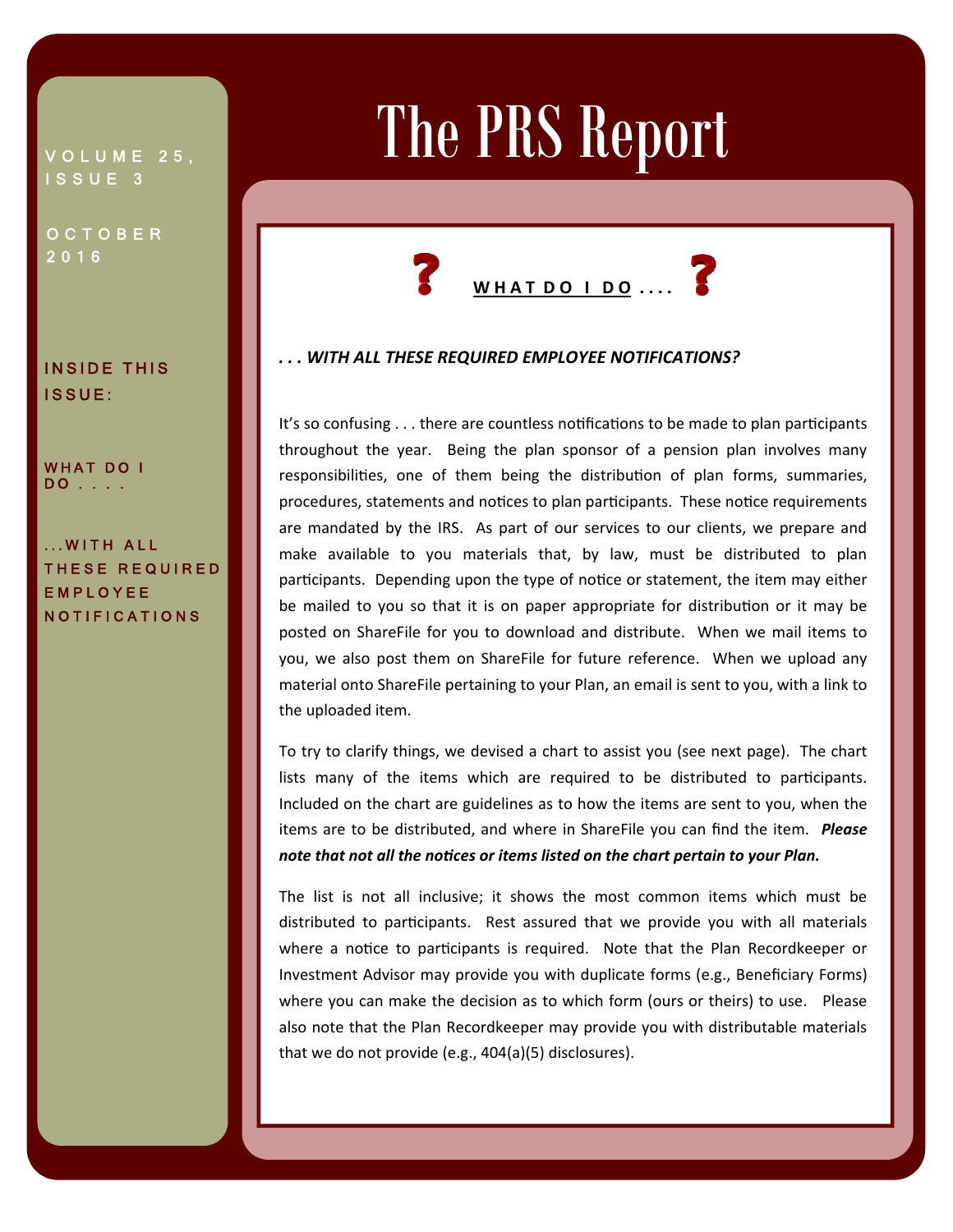## **W H A T D O I D O . . . .**



| <b>Type of Communication</b>                                                                 | <b>How PRS Notifies You</b>                                          | <b>When You Should Distribute</b>                                                                                                                                                                    | <b>Folder Location</b><br>in ShareFile          |
|----------------------------------------------------------------------------------------------|----------------------------------------------------------------------|------------------------------------------------------------------------------------------------------------------------------------------------------------------------------------------------------|-------------------------------------------------|
| <b>Annual Funding Notice (AFN)</b><br>(for Defined Benefit Plans<br>covered under PBGC Only) | By Mail                                                              | Before electronically signing Form 5500                                                                                                                                                              | Employee<br>Communications                      |
| <b>Beneficiary Forms</b>                                                                     | By Email upon receipt<br>of plan document                            | 1. Upon receipt of plan document<br>2. Within 90 days of new participation<br>3. Upon request<br>4. Upon attainment of age 35<br>5. Upon change in marital status                                    | Plan Documentation,<br><b>Employee Handouts</b> |
| <b>Deferral Election Forms</b><br>(401(k) Plans Only)                                        | By Email upon receipt<br>of plan document                            | 1. Upon receipt of plan document<br>2. Before new employee becomes<br>eligible for participation<br>3. Upon request                                                                                  | Plan Documentation,<br><b>Employee Handouts</b> |
| <b>Loan Procedures</b>                                                                       | By Email upon receipt<br>of plan document                            | 1. Upon receipt of plan document<br>2. Within 90 days of new participation<br>3. Upon request for a plan loan                                                                                        | Plan Documentation,<br><b>Employee Handouts</b> |
| <b>Participant Statements</b>                                                                | By Mail                                                              | Upon electronically signing Form 5500                                                                                                                                                                | Employee<br>Communications                      |
| <b>PPA Notice</b>                                                                            | By Mail                                                              | Upon electronically signing Form 5500                                                                                                                                                                | Employee<br>Communications                      |
| <b>QDRO Notice</b>                                                                           | By Email upon receipt<br>of plan document                            | 1. Upon receipt of plan document<br>2. Upon initiation of DRO<br>3. Upon request                                                                                                                     | Plan Documentation,<br><b>Employee Handouts</b> |
| <b>Quarterly Notices</b>                                                                     | Reminder sent<br>quarterly by Mail;<br>Notice in ShareFile           | No later than 45 days after end of<br>quarter                                                                                                                                                        | Employee<br>Communications                      |
| Safe Harbor Notices (401(k)<br><b>Safe Harbor Plans Only)</b>                                | By Email upon receipt<br>of plan document and<br>annually thereafter | 1. Upon receipt of plan document<br>2. Annually thereafter (for calendar<br>year plans, between October 3rd<br>and December 1st)<br>3. New participants between 30 and<br>90 days of new eligibility | Plan Documentation,<br><b>Employee Handouts</b> |
| <b>Summary Annual Report</b><br>(SAR)                                                        | By Mail                                                              | Upon electronically signing Form 5500                                                                                                                                                                | Employee<br>Communications                      |
| <b>Summary of Material</b><br><b>Modifications (SMM)</b>                                     | By Email upon receipt<br>of plan amendment                           | Upon receipt of plan amendment<br>1.<br>2. Within 90 days of new participation<br>along with SPD                                                                                                     | Plan Documentation,<br><b>Employee Handouts</b> |
| <b>Summary Plan Description</b><br>(SPD)                                                     | By Email upon receipt<br>of plan document                            | Upon receipt of plan document<br>1.<br>Within 90 days of new participation<br>2.                                                                                                                     | Plan Documentation,<br><b>Employee Handouts</b> |